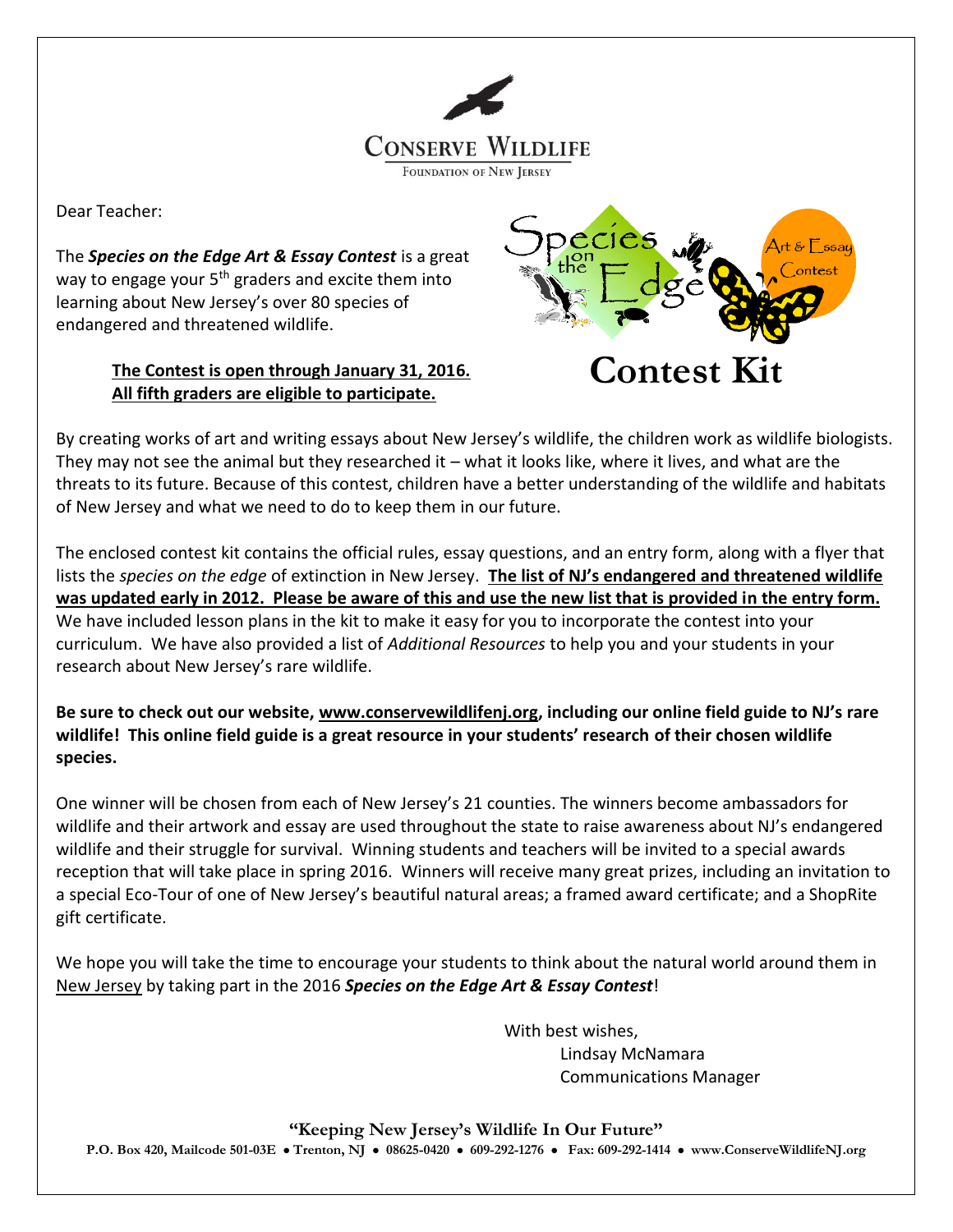# **Species on the Edge 2016 Official Lesson Plans**

**The following lesson plans are included in this kit to enhance the learning experiences of children participating in** *Species on the Edge Art & Essay Contest***.** 

**The first lesson plan is intended to precede the contest; the second highlights the poster and essay components; and the third should occur after the contest.** 

### **YOUR FEEDBACK IS WELCOMED AND APPRECIATED.**

**You may email comments to: lindsay.mcnamara@conservewildlifenj.org or call (609) 984-6012.** 

**To learn more about Conserve Wildlife Foundation, please visit [www.ConserveWildlifeNJ.org](http://www.conservewildlifenj.org/)**

### **Lesson #1 (Precedes the Art & Essay Contest) When Habitats Collide**

### **Grade Level:** Grade 5

#### **Setting and Estimated Class Time**

- Indoor classroom setting
- Estimated class time for steps  $1 8$ : 1 hour

#### **Lesson Objectives**

After participating in this lesson, students will be able to:

- 1. List the basic needs of people and provide examples for how these needs are met within a house as well as within a neighborhood;
- 2. Identify ways that some wildlife species adapt or change to living around people;
- 3. Identify reasons why other species are not able to adapt or change and can be more easily impacted by people;
- 4. Describe actions that can be taken to address potential impacts that development and growth may have on certain wildlife populations.

### **Materials**: None

#### **Background Information**

People have the same basic needs as other animals, both wild animals as well as domestic animals. Every animal needs a home. An animal's home, or its 'habitat,' not only includes its shelter but the areas outside and around the house or shelter where the animal frequents to obtain food and water. Hence, the basic needs that must be met for an animal to survive include shelter, food, water and space. An animal's habitat is the area where the animal is able to meet its needs sufficiently; and, it may be similar to the neighborhood or community that a person lives in.

As of the Year 2000, New Jersey had over 8,400,000 residents and continues to have the greatest number of people per square mile (almost 1,135), thereby recognized as the most densely populated state in the country. While the State can boast of being home to more than 800 species of wildlife, it also lists almost 10% of these species as being threatened or endangered. Preserving and maintaining the diversity of the State's wildlife populations is important, not only to reflect the integrity and vitality of New Jersey's ecosystems, but to also not upset these systems biologically and ecologically.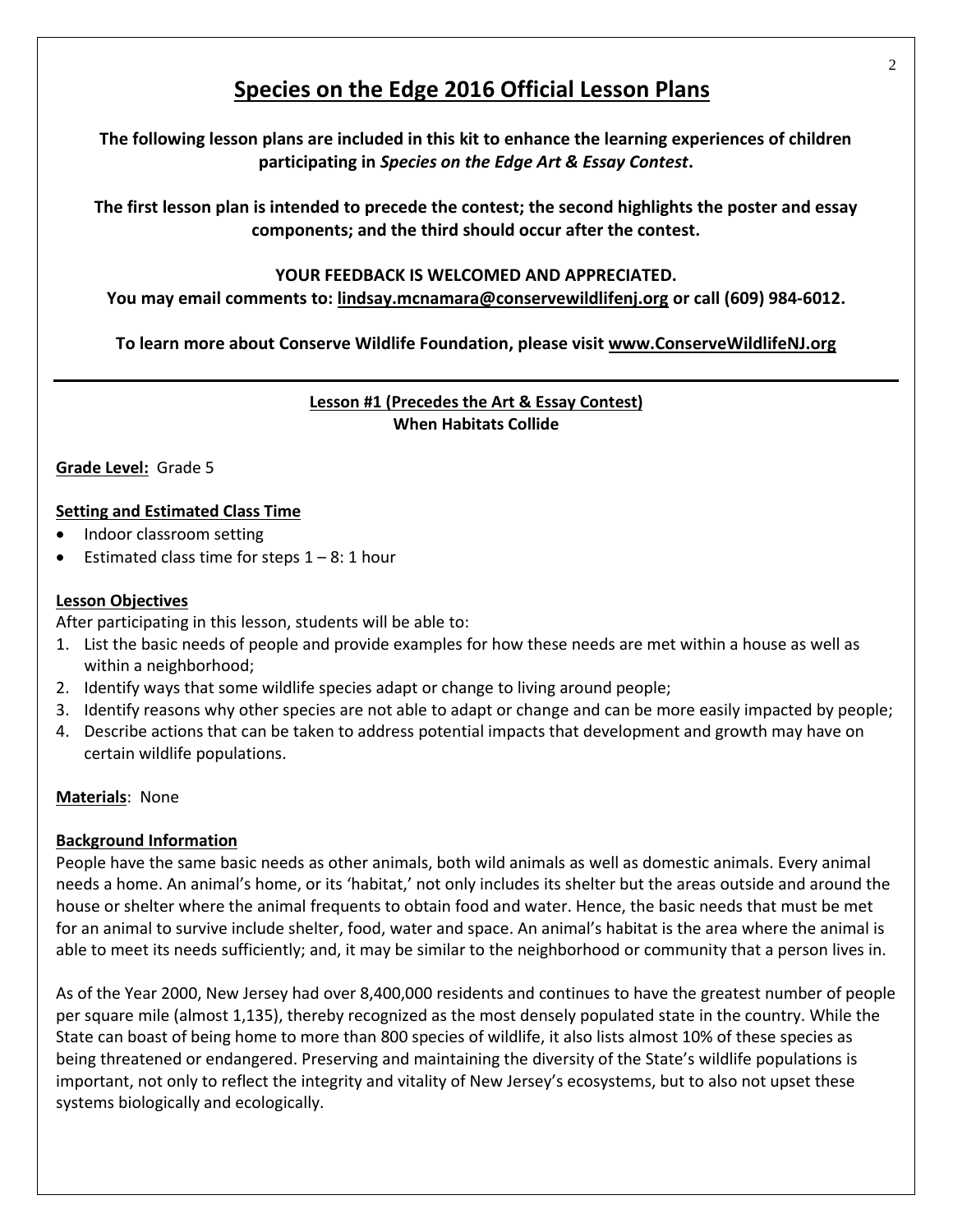The New Jersey Department of Environmental Protection is charged with maintaining the delicate balance between the needs of the State's residents and the needs of the State's wildlife populations. Needless to say, in many instances the 'habitats' of people collide with the habitats of different species. Development poses the biggest threat to the State's more sensitive wildlife populations, along with pollution and the alteration or manipulation of habitat.

The purpose of this lesson is to help students understand that the places where people live are often shared with, or located within a short distance from, other animals. As people live on in established neighborhoods, communities and cities, or as they spread out in newly developed areas, they will manage to meet their needs accordingly. In so doing, their activities will most likely impact the populations of certain animals. It is not what people need, or why people need certain things that are detrimental; what is important is how people meet these needs – how they maintain their neighborhoods and communities and how they manage the growth and development of these areas.

### **Procedure**

- 1. Draw a simple diagram of a house on the chalkboard, making sure that there is a blank area for writing a list up on the board on either side of the house.
- 2. Ask the students to state what exists inside or immediately outside the house that helps them to meet their basic needs (i.e., refrigerator, stove, running water, bedroom/shelter, yard, etc.). Have the students write these items down inside the house diagram.
- 3. Ask them to consider if the house is able to supply them with their basic needs on an ongoing basis, without being replenished (the answer is most likely 'no'). Then ask them to consider the types of trips that they and other family members make from the house to other places, in order to meet the needs of the family. Have them write these places outside of the house and draw a two-way arrow that connects the place with the drawing of the house. Such trips could include:
- A **grocery store** to obtain food and drink items;
- A **shopping mall** to purchase clothing and shoes;
- A **post office** to pay bills for services related to electricity, water, credit card bills, etc.;
- A **hardware store** to repair or construct something related to the house;
- A **gas station** for gasoline in a car that takes you to these places;
- An **auto repair shop** where a mechanic occasionally must fix the car that takes you to these places;
- A **bank or ATM machine** to cash checks and/or obtain money for the purchases and services listed above;
- A **place of employment** (numerous places) where you or family members are employed in order to obtain money for the purchases and services listed above.
- 4. Next, ask the students to answer these questions and write these items on the board:
- a) How are some services and needs brought to, and into, the house? (Consider: electrical and telephone wires; television cable; natural gas lines; oil tanks; water pipes; sewers; etc.);
- b) How are these places physically connected with each other? Or, how do people get around in order to travel to these places? (Consider: roads; freeways; sidewalks; parking lots; bridges; etc.).
- 5. Ask the class to describe what the terms "neighborhood" and "community" mean to them. In either case, do their descriptions include the home, the places that must be visited by the people living in the home, and the transportation avenues that connect these places? A person's neighborhood has sometimes been compared to an animal's habitat – the place where the person's needs are sufficiently met.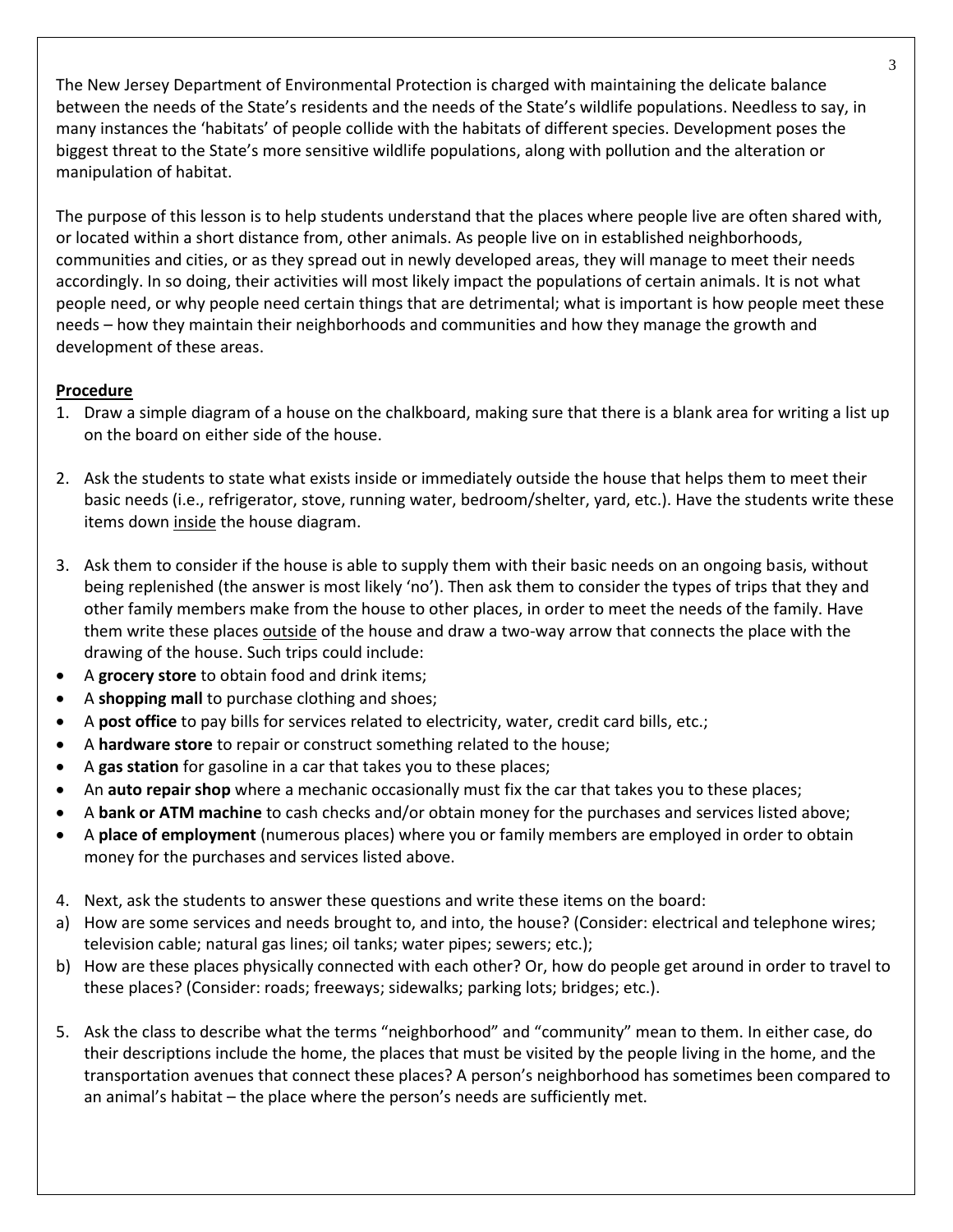- 6. As residents in New Jersey proceed to develop or redevelop geographical areas to better meet their needs, such development can alter, interfere with, or possibly destroy, the habitat and behavioral needs of New Jersey wildlife. Ask the students to identify ways that some species of wildlife can adapt and survive while living within or near an active neighborhood or community, or near the activities of people (such as near timber cutting or an industrial park, or within a multi-use recreational area). Consider:
- Develops new or different food sources, types of food, or means to obtain food;
- Develops new or different locations for, or types of, shelter;
- Develops new travel patterns or routes to obtain food or water;
- Survives because a predator that normally keeps the population down is reduced or eliminated by people;
- Alters migratory and/or mating behaviors;
- Exists with land-based or water pollution and litter;
- Produces large broods even if the population decreases;
- Is able to relocate to a different area entirely.
- 7. Next, discuss why other species of wildlife cannot adapt and eventually the population of the species is impacted. Consider if the species:
- Has only one food source; if its food source is impacted than the population is impacted;
- Lives in only one type of habitat or has a specific type of nesting site; if this area is impacted than the population is impacted;
- Is unable to live with land or water pollution, as well as litter; cannot adapt to it;
- Depends on several habitats when migrating and one habitat or more is impacted;
- Is already considered to be a rare species and even when the population is considered to be healthy, the number is species is low;
- Competes with introduced species or predators other animals that require the same habitat and/or food source or predators that consider the species to be a food source;
- Produces small broods or takes longer time to produce offspring, so that if the population decreases it takes the species longer to recover because of a low birth rate;
- Interferes with the activities of people, so that the animal may be considered a hinder or danger and then harmed, poisoned or shot.
- 8. Finally, ask the students to suggest what can be done, and by whom, to minimize or prevent such impacts on the more sensitive wildlife species and populations while still meeting the needs and services required by people within any given neighborhood and community.

### **Assessment**

- 1. List the basic needs of people and provide examples for how these needs are met within a house as well as within a neighborhood.
- 2. Identify three ways that some wildlife species can adapt or change, in order to maintain a healthy population in and around people. Identify three reasons why other species are not able to adapt or change and can be more easily impacted by people.
- 3. If you were the mayor of a small but growing town, describe three actions that you would take to address any potential impacts that development and growth may have on the wildlife species and populations in the region.
- 4. Is biodiversity important to you? Why or why not?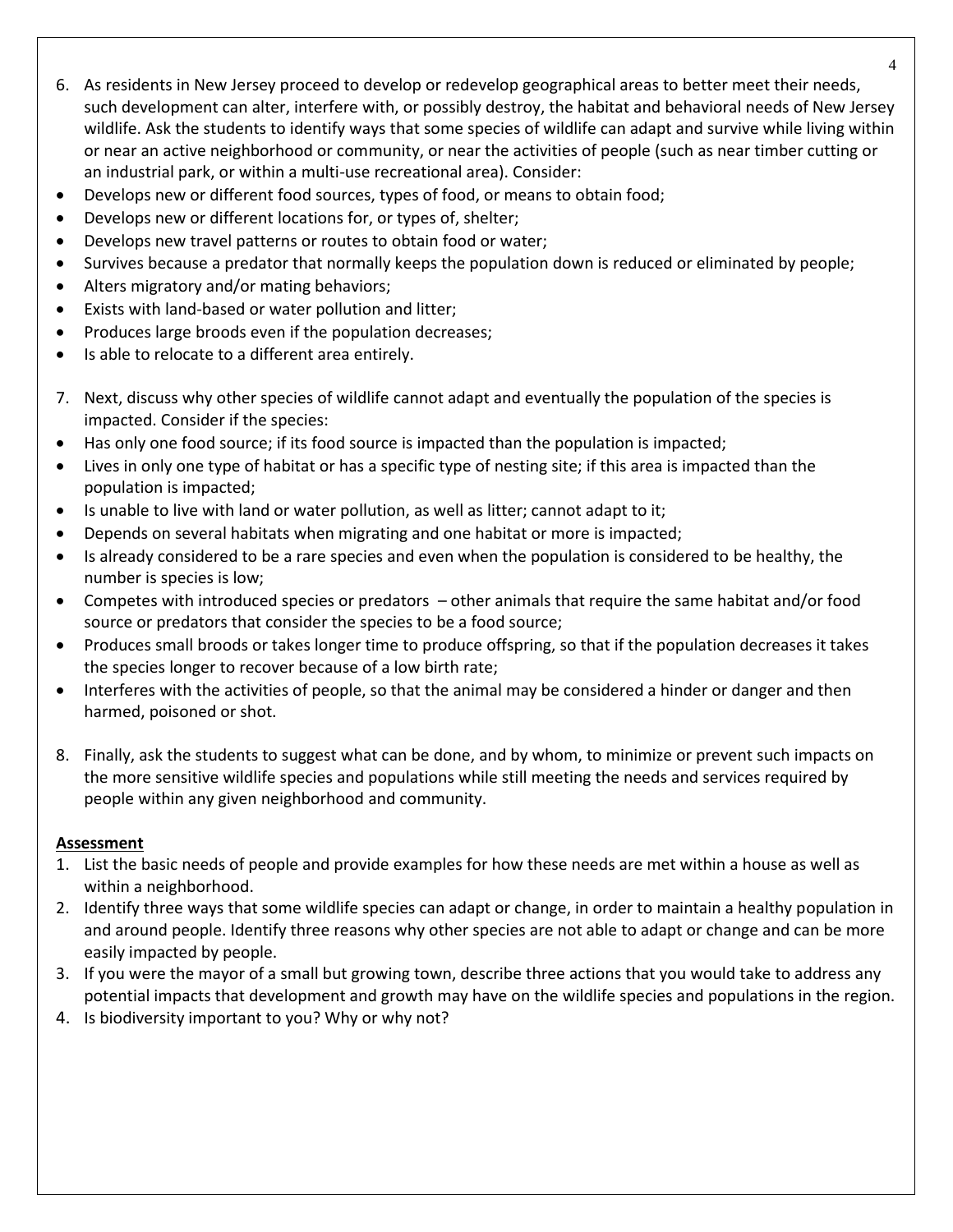### **Lesson #2 (Art & Essay Contest) Species on the Edge – Solving a Mystery**

**Grade Level:** Grade 5

### **Setting and Estimated Class Time**

- Indoor classroom setting
- Estimated class time for steps 1 8: 1 hour
- Estimated class time for steps 9 10: 30 minutes
- Estimated class time for steps 11 12: 1 hour

### **Lesson Objectives**

After participating in this lesson, students will be able to:

- 1. Describe their perceptions of some types of animals and what influences exist that help form these perceptions;
- 2. Describe the meanings of "rare," "threatened," "endangered," and "extinct" as they apply to wildlife;
- 3. Identify natural and human causes of, or impacts on, the reduction in the population of certain wildlife species, both in New Jersey, nationally; and globally;
- 4. Identify one or more endangered and/or threatened wildlife species in New Jersey and research additional information about the selected species, including what it looks like; its basic needs; habitat and/or range; current status and impacts on its population; and, what people can do to help protect this population and habitat.

### **Materials**

- 'New Jersey's Endangered and Threatened Wildlife' flyer found in the *Species on the Edge Art & Essay Contest Kit.*
- Flipchart pad or large pieces of paper
- Crayons, magic markers, and/or other art supplies
- $\bullet$  11 in. x 17 in. OR 12 in. x 18 in. poster paper (1 per student)

### **Background Information**

Wild animals in New Jersey, the United States, and around the world are threatened with extinction. It is difficult for scientists and wildlife biologists to determine the exact number of species that become extinct each year, since there are animal species that are still unnamed or undiscovered, as well as difficult to locate. As a result, the estimates for extinction rates of animals can be controversial. Most scientists agree though, that this rate is being accelerated by human activity. In fact, some scientists estimate that human activity is responsible for the extinction of as many as 100 plants and animals each day.

Although extinction is a natural process, excessive and intensive human activities in the environment have caused a dramatic increase in its rate. Around the country as well as in New Jersey, the loss of habitat due to development and other human activities is considered to be the greatest cause of species extermination. Other major influences include habitat modifications, introduced and invasive species, population growth, pollution, over consumption of natural resources, as well as natural causes.

Different terms are used to describe the current population status or general health of an impacted wildlife population. These include the following: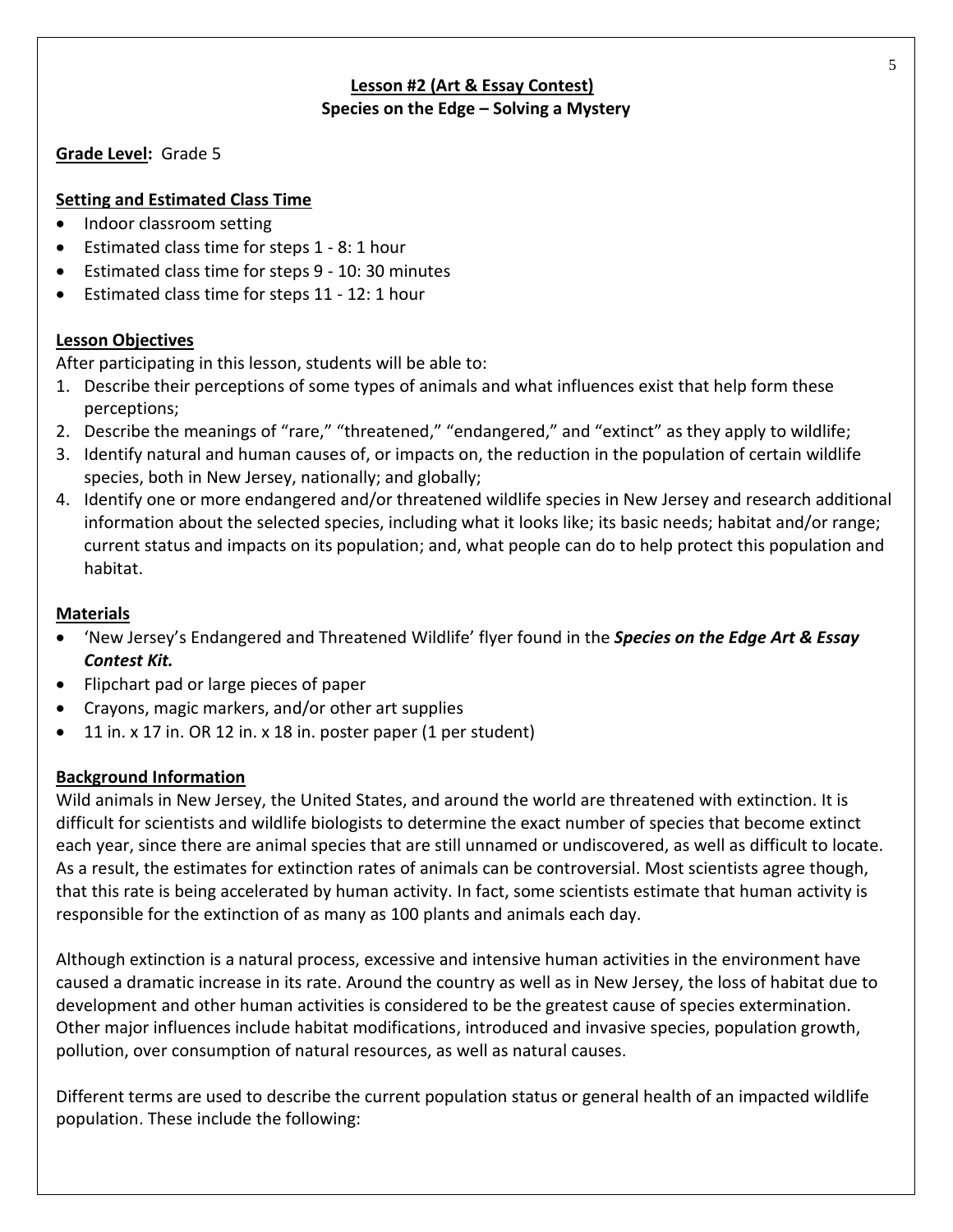**Extinct**: Complete disappearance of a species.

**Extirpated:** Locally extinct, that is, extinct in a particular state or country, but perhaps still present elsewhere. **Endangered**: In immediate danger of extinction

**Threatened**: Present in its range, but threatened because of a decline in numbers

**Rare**: Not presently in danger, but of concern because of low numbers. It is important to note that some species can always be rare because of their position in the food chain or because of habitat preference.

In terms of federal programs, the U.S. Endangered Species Act of 1973 gives authority to protect endangered species to the U.S. Secretaries of the Departments of Interior and Commerce, with responsibilities further delegated to the U.S. Fish and Wildlife Service (USFWS) and the National Marine Fisheries Service. As of 1999, the USFWS listed 343 animals as being endangered, with an additional 126 listed as threatened. Many other wildlife species are under review for classification as threatened or endangered.

At the state level, in 1973 the New Jersey State Legislature passed the Endangered and Nongame Species Conservation Act, which resulted in the formation of the New Jersey Division of Fish and Wildlife's Endangered and Nongame Species Program (ENSP). ENSP has achieved major milestones in conservation management since its inception: Bald eagle numbers have soared from 1 in 1973 to over 100 pairs today; peregrine falcons have recovered from 0 pairs to 24 pairs; and osprey numbers have increased from 30 to over 400 pairs today. Currently, 82 animals are listed in New Jersey as being endangered and/or threatened.

State and federal listings of endangered and threatened species may vary because areas encompass different habitat conditions within their boundaries. For instance, an animal may have been lost within one state's boundaries but may be plentiful in another state.

There are a variety of things that can be done to reduce human impacts on rare species, including the preservation or conservation of open space, wetlands and sensitive ecosystems; pollution reduction and prevention; and, waterway and litter cleanups.

In addition, a variety of factors must be explored in order to recover a species through a reintroduction plan. Such questions include:

- How will the introduced species affect other inhabitants?
- Why did the species decline in the first place?
- Is there enough genetic diversity for population sustainability?
- Are there regulations, policies, events and other needs in place that will now enable the population of the species to recover?

Finally, scientists and wildlife biologists responsible for reintroducing a species must also consider society's tolerance for living with the species. How does the species affect people? How do people perceive and/or value the species? Are they afraid of it? Do they think that its recovery will impact their safety or livelihood? While the recovery of most species present few conflicts, others may raise public concern.

The purpose of this lesson is to introduce students to the diversity of threatened and endangered species in New Jersey. In so doing they will: explore their personal perceptions of them, discuss what they think is impacting these populations, research a particular animal and share their findings; and understand the impacts on that particular animal and what can be done to protect it.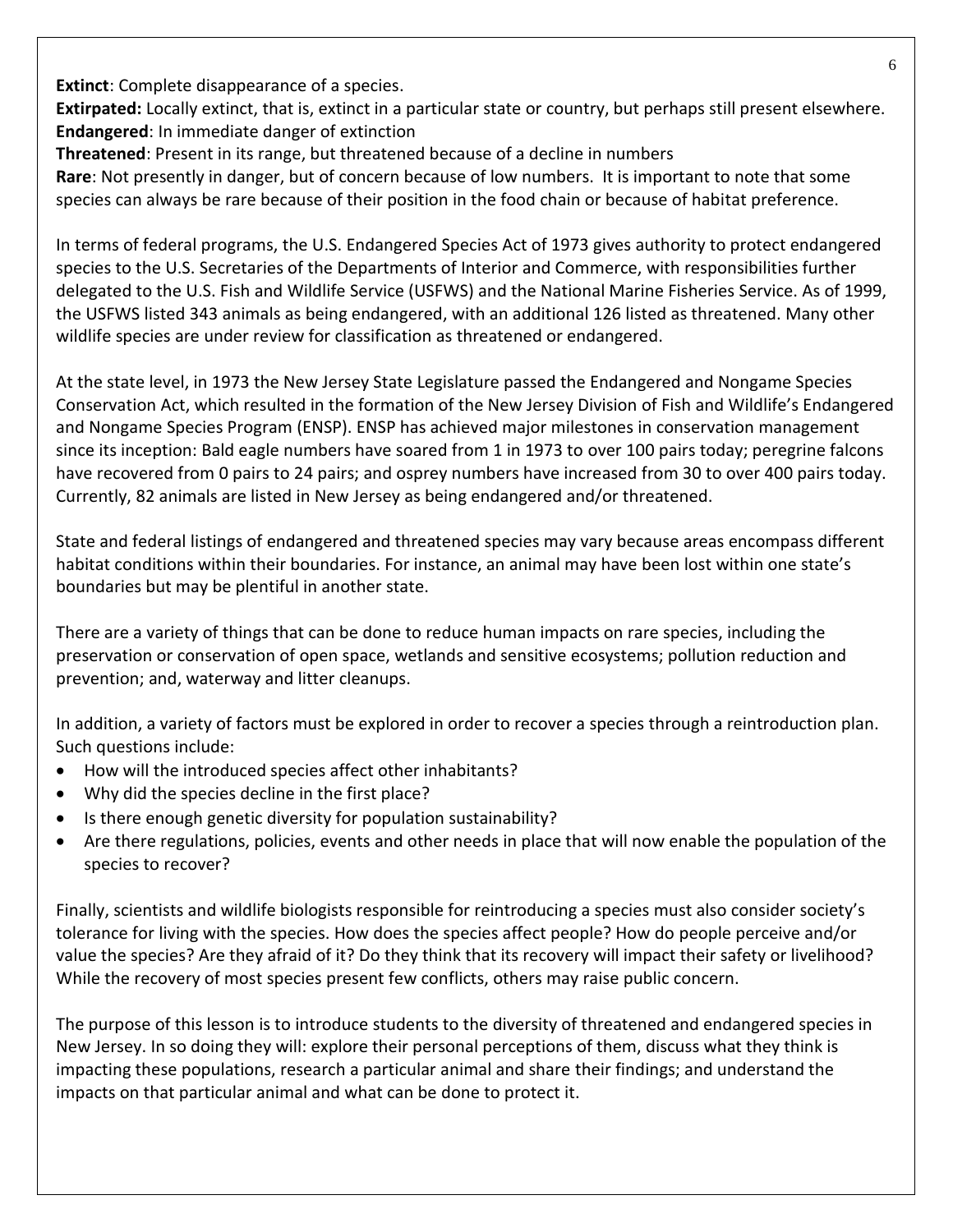### **About Endangered Species in the United States**

Write to: Office of Endangered Species, U.S. Fish & Wildlife Service, U.S. Dept. of Interior, Washington, D.C. 20204.Or visit: [http://www.fws.gov](http://www.fws.gov/)

## **About Endangered Species in New Jersey**

Write to: Endangered and Nongame Species Program, P.O. Box 420, Trenton, New Jersey 08625-0420 Or visit: [www.conservewildlifenj.org](http://www.conservewildlifenj.org/) OR www.NJFishandWildlife.com/tandespp.htm

## **Procedure**

- 1. Through group discussion, ensure that the students are aware of the following concepts that relate to ecological systems and biological behaviors of animals within an ecosystem: basic needs of an animal; food chains and food webs; habitat; and predators and prey.
- 2. Obtain the list of animals in New Jersey that are listed as endangered or threatened. This list [\(www.NJFishandWildlife.com/tandespp.htm\)](http://www.njfishandwildlife.com/tandespp.htm) includes the following types of animals: birds, reptiles, amphibians, invertebrates, mammals and fish. Make copies for the students to share in class. *(A list is also included with the Species on the Edge Art & Essay Contest kit.)*
- 3. Distribute the lists of animals to the students and divide them into small groups of 4 students per group. Provide each group with 1 piece of flipchart paper and some crayons or markers.
- 4. Ask the students what their perceptions are of specific animals or categories of animals on the list. (Examples of their perceptions could be: furry animals are cuddly; spiders are scary; snakes are dangerous; rodents carry disease; etc.) Have the students share their perceptions with group members and document all of the perceptions of the group on their flipchart paper. Have a representative from each group share their list with the entire class when all of the groups have completed this task.
- 5. When the group presentations are completed, have them remain in small groups but ask the class to identify the sources of information and influences in each of their lives that shape their perceptions of animals. These can be listed on the chalkboard. (Examples of influences could be specific television shows and books; newspaper articles; stories told by family members and friends; direct experiences; advertisements; etc.)
- 6. Next, discuss the meanings of, and differences between, "extinct," "endangered," "threatened" and "rare" with the class, as these terms are described in the background information for this lesson.
- 7. Ask the groups to turn over their flipchart papers to create another list. This time, ask them to share ideas about the natural and human-related causes that could impact the population of an animal in an area and cause a reduction in its population. (Examples of such causes could be loss of habitat due to new homes/development; water pollution; pesticides; more predators; loss of land for migratory needs; etc.) Again, have a representative from each group share their list with the entire class.
- 8. Ask the groups to write their names and date on the flipchart paper and collect sheets for further reference.
- 9. Announce to the students that they are detectives with training in wildlife biology that have been asked to solve some mysteries. They must pick an animal from the list of animals in New Jersey that are endangered or threatened - a creature that they know very little about. They must do a thorough investigation of the animal by:
- Creating an illustration of what the animal looks like (poster);
- Describe what the animal's basic needs are and what habitat it prefers; describe why it is currently on the State's threatened and endangered species list; and identify what humans can do to reduce or prevent their impact on this species (essay). **Note**: Detectives must generate factual and current information about their selected animal.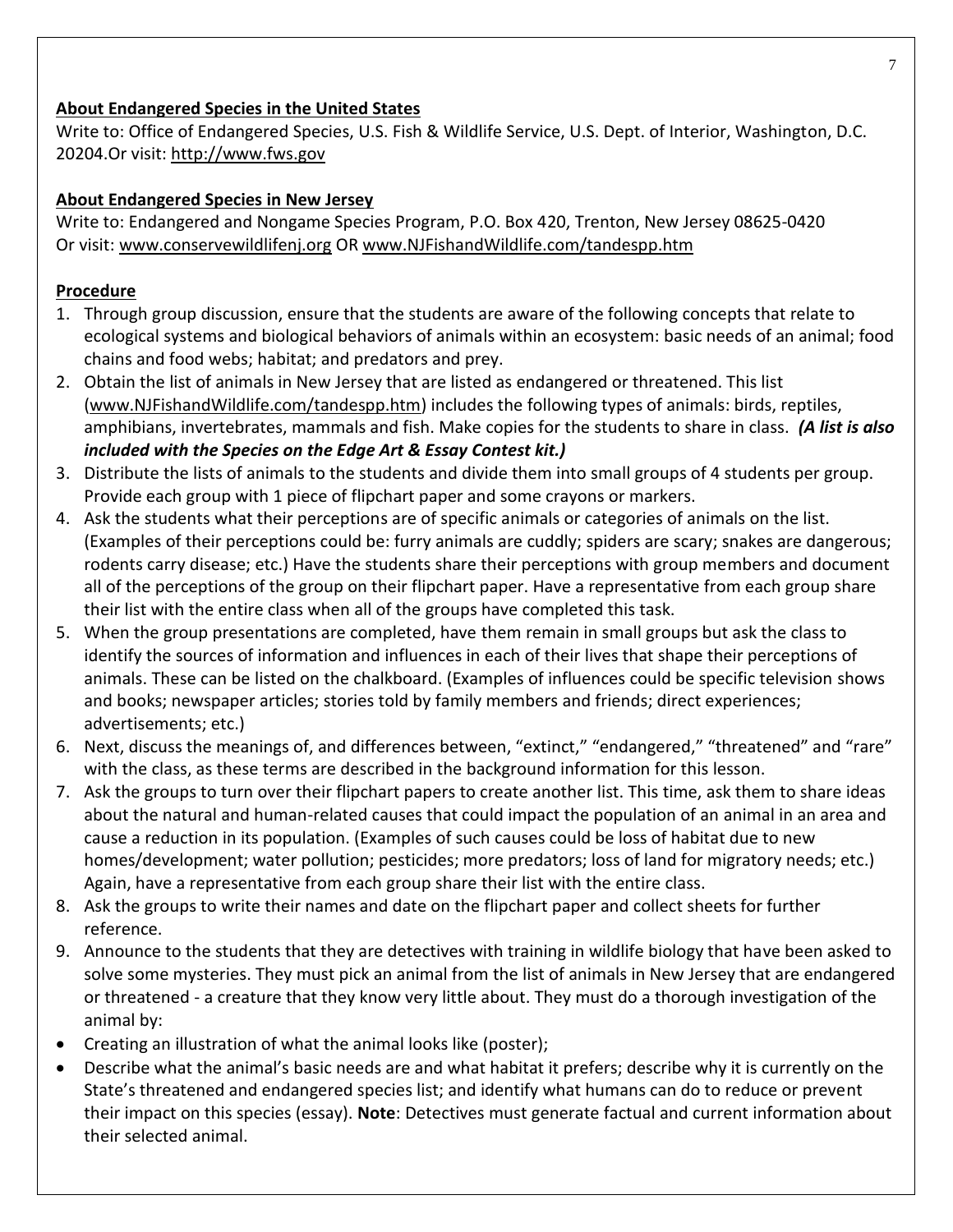**Note:** If students are participating in the Species on the Edge Art & Essay Contest,

- Make sure their essays answer one of the contest's essay themes (which you can obtain in the Species on the Edge Contest Kit).
- Have them work individually to select and then research an animal. (If they are not participating, they can work in pairs or small groups to select an animal and then conduct their investigation as pairs or groups.)
- Submit artwork and essay according to the guidelines set forth in the rules and regulations.
- Submit entries before the deadline  $-$  postmarked January 31st.
- 10. Discuss ways in which the students can locate statistics, pictures and information about the selected species. (Consider school or public library resources - books, periodicals and newspapers, commercial bookstores, on-line state and national organizations and agencies, interviews, etc.).
- 11. Once the posters and essays are completed, ask for volunteers or student group leaders to share their illustrations and provide a brief overview of their findings to the class.
- 12. Divide the class into the small groups that were used in step #3. Distribute the saved flipcharts to the appropriate groups. Ask the groups to review the first 'perceptions' list that they created and review it for modifications. When completed, ask them to turn over the flipchart paper and review their list of impacts on wildlife populations. Again, ask them for modifications. Ask each group to appoint a representative who will share their groups' reflections with the class.

**Note:** Completed posters and essays for contest consideration should be submitted according to the rules and regulations in the *"Species on the Edge Art & Essay Contest"* brochure available at www.ConserveWildlifeNJ.org. Or, they can be displayed in the classroom or in the school hallway, perhaps as part of a mural or collage.

## **Extensions**

- 1. Contact the state and federal offices that maintain the threatened and endangered animal lists to learn about 'success stories' regarding species that have been recovered or reintroduced.
- 2. Conduct a similar exercise focusing on the State's threatened and endangered plants.

## **Assessment**

- 1. Arrange the following terms in a list so that they progress from the least amount of danger to a species to the greatest amount of danger: endangered, rare, extinct, threatened.
- 2. Describe two natural or human-related causes that could impact the population of an animal in an area and cause a reduction in its population.
- 3. Describe concerns that arise when an animal species become extinct.

## **Adaptation of**

Project WILD K-12 Curriculum and Activity Guide. "*Here Today, Gone Tommorrow***.**" Council for Environmental Education; 2001; pgs. 154 - 157.

Project WILD Curriculum and Activity Guide. *"Back from the Brink."* Council for Environmental Education; 2001; pgs. 355 – 363.

## **Additional Resources**

To learn about upcoming **Project WILD professional development workshops and how to obtain a copy of the Project WILD K-12 Curriculum and Activity Guide**, visit www.state.nj.us/dep/seeds/projwild.htm or contact Liz Jackson at the Division of Fish and Wildlife, NJDEP, 605 Pequest Road, Oxford, New Jersey 07863 Phone: 908-637-4125.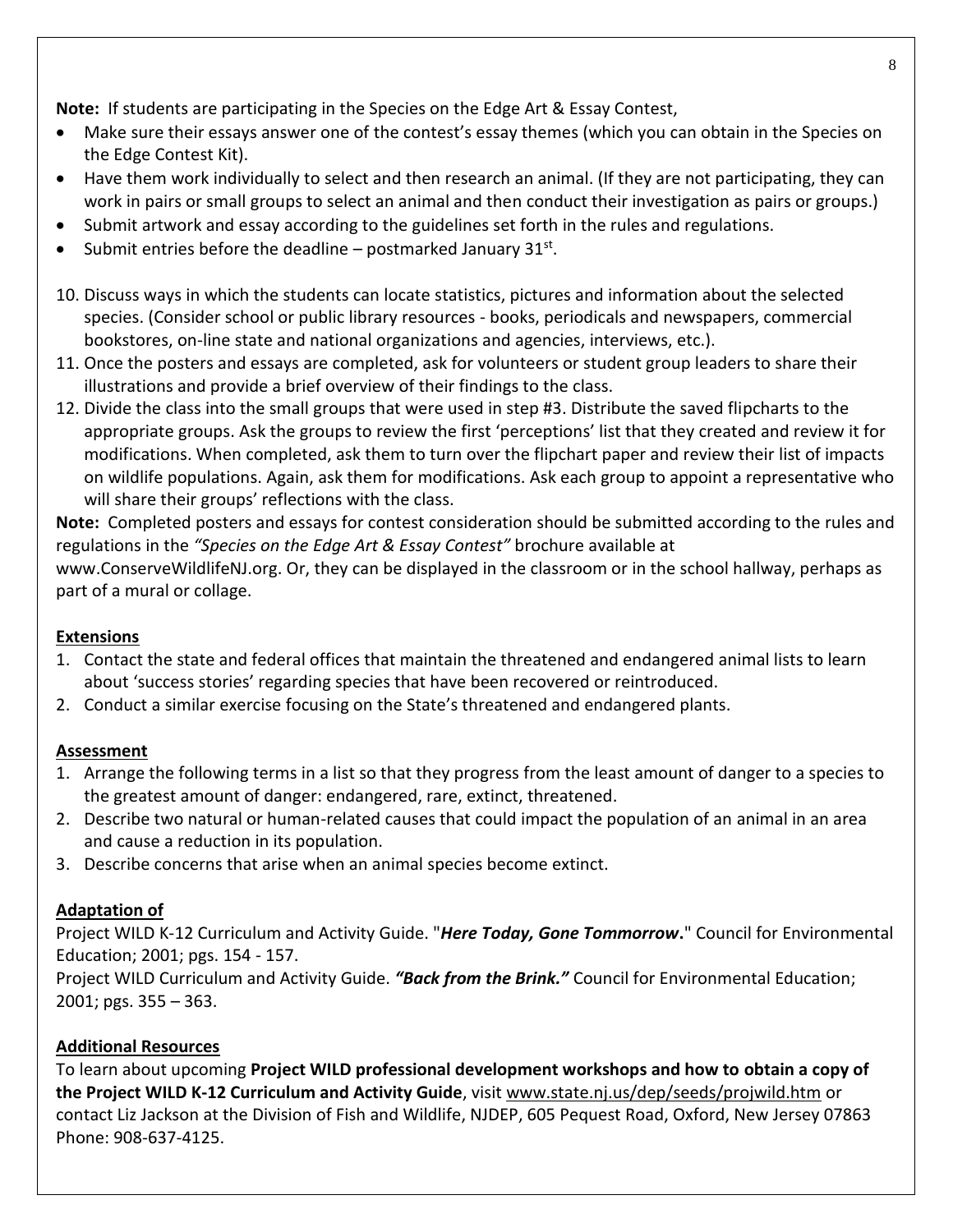### **Lesson #3 Follow-up Activities**

### **1. Wildlife Pen Pals**

The purpose of this activity is to familiarize students with the diversity of threatened and endangered wildlife species in New Jersey – their individual characteristics, preferences, needs and behaviors, as well as the impacts that the activities of people have on the population and overall health of each particular species. This activity must be done with students who have selected and researched a threatened or endangered wildlife species in New Jersey (see Lesson #2). Post all of the student essays and posters in the classroom or hallway so that they are visible to the students. Next, write the names of each of the students on slips of paper and put them into a bag or bowl. Have each of them select a name from among their classmates. Do not allow them to announce the name or swap them – they are a secret!

As a writing homework assignment, have them write a 'pen pal' letter to their selected student from the perspective of the animal that they (the writer) had researched. Information to be included in the letter are factual hints or clues about the animal, such as features about its habitat; physical features; favorite food sources; worst enemies; preferred shelter or home; etc. Encourage the students to be imaginative and creative with their writing and to sign the letter with a silly animal name that doesn't give the animal away. Their challenge is to write a letter that alludes to the wildlife species that they researched without naming the animal.

Ask the students to seal their completed pen pal letter in an envelope and give it to you before class begins, with the name of the student to receive it written on the envelope. Distribute the pen pal letters to the appropriate recipients. After they finish reading their letters, have them attempt to select the animal that 'wrote and sent it' based on their review of the essays and posters. Once everyone has had time to guess or learn who the pen pals were, try the activity again.

### **2. "Species on the Edge" Campaign**

This activity must be done with students who have selected and researched a threatened or endangered wildlife species in New Jersey (see Lesson #2). Divide the class into small groups of 3 – 4 students. Pretend that each group of students work together as public relations staff for the same advertising company and that they are charged with creating a public relations campaign for one of the threatened or endangered wildlife species researched by a member of their group. Once the group selects the animal to work with, their campaign strategies should include sound planning strategies (i.e., goal, targeted audiences, strategies, desired outcomes, etc.) as well as public relations strategies and tools (i.e., slogan and message(s), logo, publication, poster, ads, announcements, television commercial, etc.). Have each group share their campaign with the class.

### **Adapted From**

**Project Learning Tree Environmental Education Pre K-8 Activity Guide**. *"Habitat Pen Pals.*" The American Forest Foundation, Washington, DC; pgs. 18 – 19; 1994.

**Project Learning Tree Environmental Education Pre K-8 Activity Guide***. "Life on the Edge*." The American Forest Foundation, Washington, DC; pgs. 335 - 339; 1994.

### **Additional Resources**

To learn about upcoming Project Learning Tree professional development workshops and how to obtain a copy of the **Project Learning Tree Environmental Education Pre-K-8 Activity Guide**, visit <http://www.state.nj.us/dep/seeds/plt.htm> or contact Elizabeth Faircloth at the Forest Resource Education Center,

NJDEP, 370 East Veterans Highway, Jackson New Jersey 08627. Phone: 732-833-9816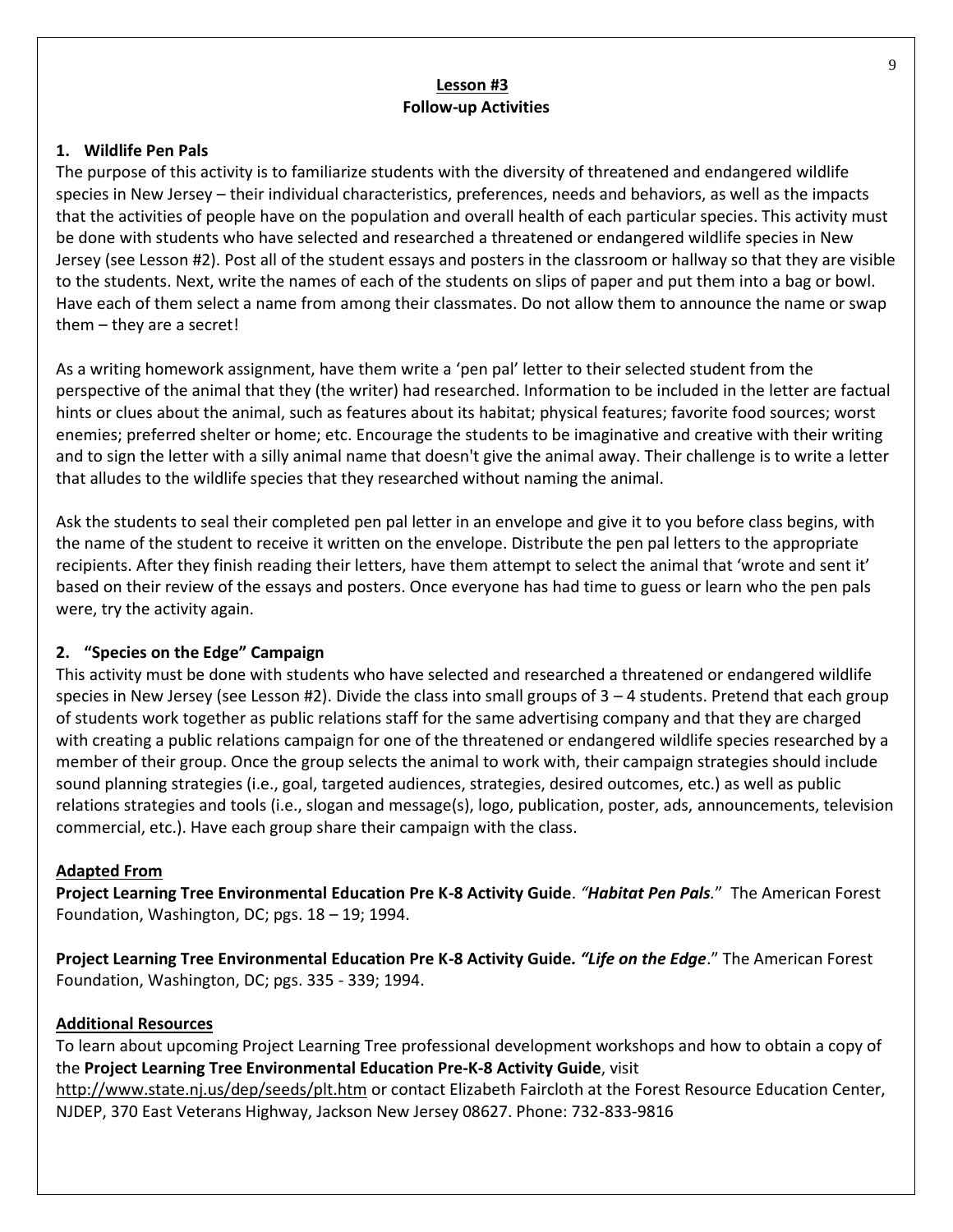## **Additional Resources**

These resources have been approved by the Conserve Wildlife Foundation of NJ. Feel free to use other resources but the below books and websites have been checked to ensure accuracy of information.

Please tell us about your favorite resources by emailing information to lindsay.mcnamara@conservewildlifenj.org

#### **Books**

Beans, Bruce E. and Larry Niles, Editors. Endangered and Threatened Wildlife of New Jersey. 2003: Rutgers University Press, New Brunswick, New Jersey.

#### **Websites – Endangered Species**

*These websites provide lists, descriptions, background and natural history information about endangered and threatened wildlife, some New Jersey specific*

> Conserve Wildlife Foundation of NJ www.ConserveWildlifeNJ.org

Verizon Foundation *Thinkfinity* Thousands of free lesson plans including ones about endangered species and habitat http://www.thinkfinity.org

NJ Division of Fish and Wildlife's Endangered and Nongame Species Program, <http://www.njfishandwildlife.com/ensphome.htm>

Environmental Education Activities about Endangered Species http://eelink.net/pages/EE+Activities+-+Endangered+Species

US Fish & Wildlife Service, Endangered Species Page for Kids *Endangered means there's still time* http://www.fws.gov/endangered/kids/index.html

> US Fish and Wildlife, Pictures http://images.fws.gov/

EE Link, Endangered Species http://eelink.net/EndSpp/

Endangered Species Coalition http://www.stopextinction.org/

Endangered New Jersey http://library.thinkquest.org/5736/

National Wildlife Federation – eNature Field Guides http://www.enature.com/fieldguides/